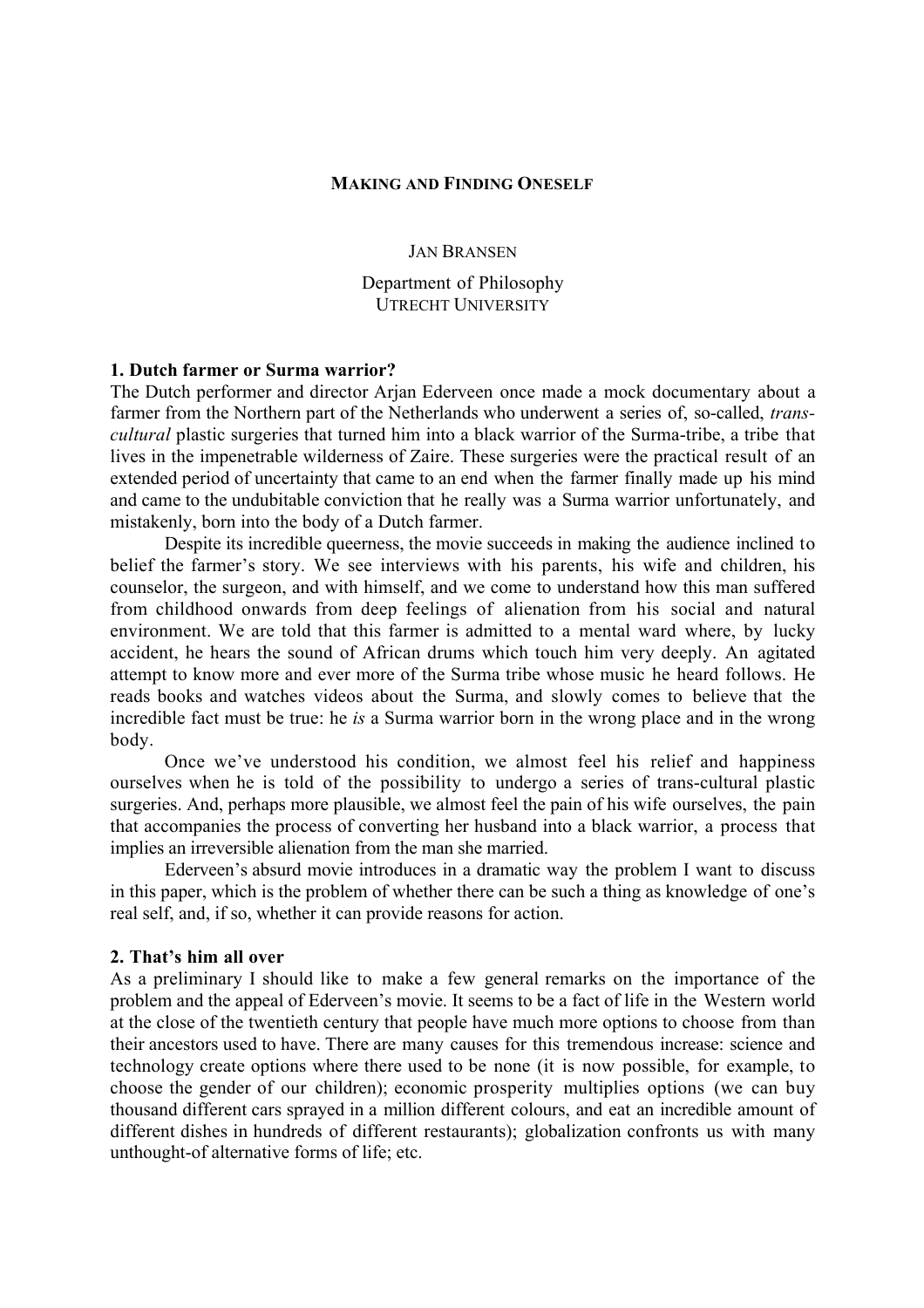A related, although different fact of life in the present era is the radical decrease in power of moral authorities. It is related, because this decrease is also one of the causes of the growth in options we face. But it is an important feature of contemporary life in its own right as well. It seems increasingly to be the case that it is *up to us* to determine the value of the options we can choose from. This does not, of course, imply a radical subjectivism or relativism. The fact that it is up to us to determine what is of value, does not imply that everything is equally worthwhile or equally worthless, nor that nothing could be valuable in itself, nor that something could only have the value projected on to it by us. The fact that it is up to us whether something is valuable could mean that you have to know something about us — something deep or essential — to be able to determine which alternative is *our* option, that is, which alternative is *us all over*. If this is the case, it means that not any option will do: the right option is the one we *should* choose if *we* would choose. And this is not an empty phrase, as everyone knows who discovered hockey is not their cup of tea, or who discovered that John is Mr. Right, or having children not like them, or Utrecht really her city, or Mary a nurse all over, etc. And we have to understand Ederveen's movie as claiming that being a Surma warrior is him (i.e. the person mistakenly present as if a Dutch farmer) *all over*. And this appears to be such a deep fact that everyone involved just has to accept the sacrifices that come with the conversion.

Evidently, Ederveen has the best answer to the question how it could be possible for a Dutch farmer to sincerely believe he should convert himself into a Surma warrior: this is the best thing to do because *deep down* this person *really is* a Surma warrior. But, of course, this is also a very unsatisfying answer, because we haven't the faintest idea what it means. This gives me the aim of this article: to understand the ways in which claims of self-knowledge can generate justifying reasons for action.

## **3. Metaphysical queerness**

It is evident that, although we might be able to imagine the kind of liberating process the Dutch farmer is going through, and although we might be acquainted with dramatically less disturbing examples of similar conversions, most of us will be too worried by the incredible queerness of this movie to think it plausible. The radical divergence between on the one hand the Dutch farmer's everyday life and appearance and on the other hand his so-called real self as a Surma warrior will be a source of profound disbelief. For one thing, many of us will have difficulties to accept that persons can have mature and specific selves that are radically independent of the social and cultural environment in which they live and grew up. That is to say, we can imagine that persons are forced to live a life that does not fit them, a life that frustrates the satisfaction of most of their wants and needs, or, even more serious, that hinders the development of most of their capacities. We will be familiar with the stories of homosexuals that could not come out, and with the stories of women that could not but spend their lives in the kitchen. Consequently, we can imagine that it makes sense to say that persons can have real selves that are seriously incompatible with their everyday life and appearance. But what might seem too unlikely to be conceivable, is the presence in a Dutch farmer of a mature self that has all the detailed characteristics of a type of person that has its social and natural habitat in such a specific part of the world as the wilderness of Zaire.

Yet I think we have to take care not throw the baby out with the bathwater. The problem of the Dutch farmer is after all, although very extreme, quite similar to all these everyday problems in which we have to make choices that will have tremendous impacts on the course and direction of the lives we shall live. I will, therefore, propose the following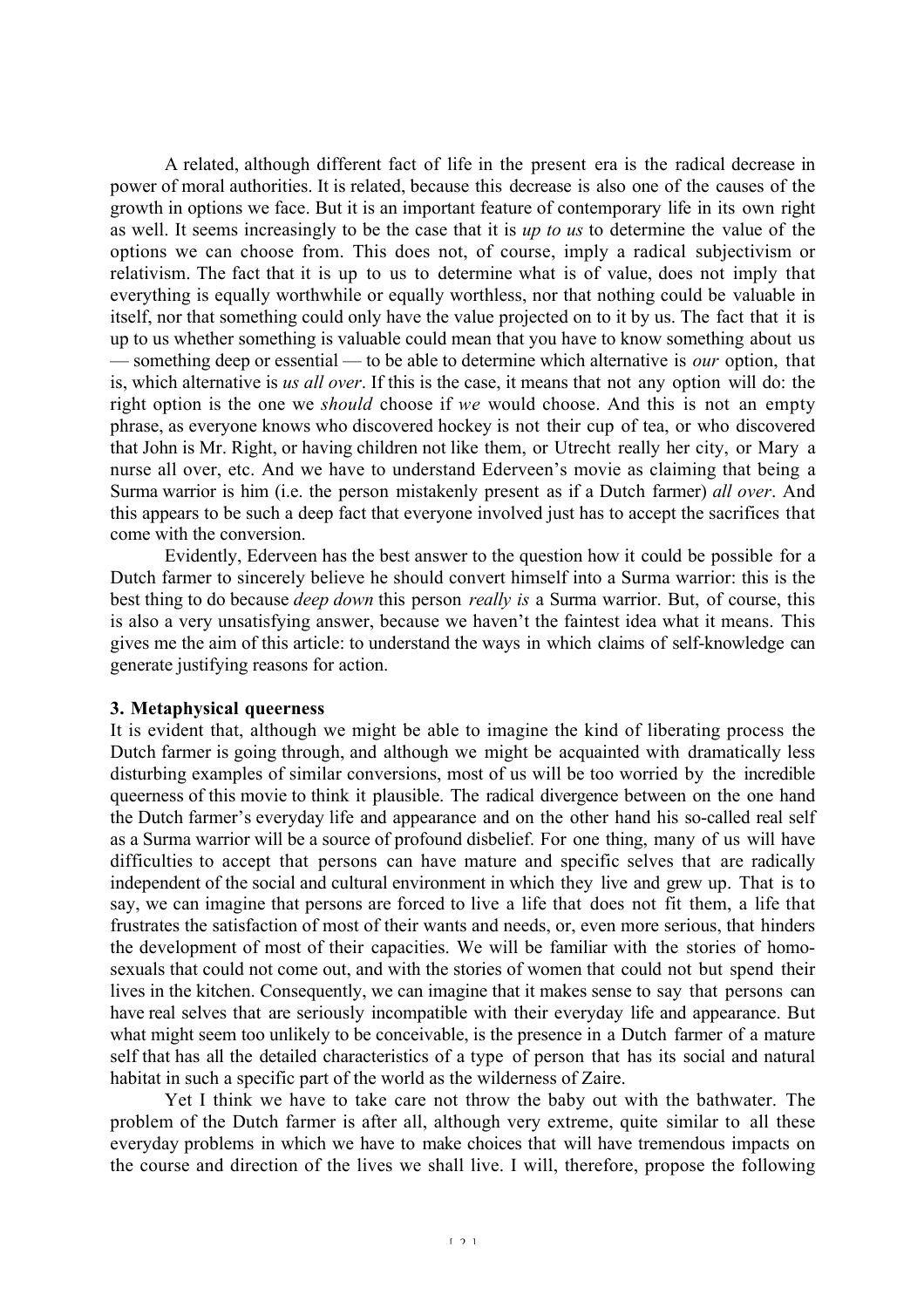reformulation to be able to sidestep metaphysical difficulties and to save the problem from Ederveen's weird fantasies. When the Dutch farmer says he really is a Surma warrior, I shall take him to say that (1) he is a person that should live the life of a Surma warrior, (2) because 'being a Surma warrior' is one of the *alternatives of him*<sup>1</sup> , and (3) this alternative is most valuable.

### **4. The concept of an 'alternative of oneself'**

The concept of an 'alternative of oneself' is the key to a metaphysically innocent understanding of the way in which self-knowledge can be normatively significant. The concept is best introduced by means of a distinction between two types of options: alternatives *for* oneself and alternatives *of* oneself. The first type can be identified without references to the agent for whom the alternatives are options. The second type of alternatives, however, cannot be identified without reference to the agent for whom these alternatives are options. Let me explain.

Suppose I'm looking for a new coat and am in two minds about whether to choose a brown or a blue one. I can think about both options without thinking of me and even without thinking of my own preferences. I can think the blue one is more beautiful, without being aware of the fact that this implies that *I* consider blue to be more beautiful than brown. Both coats are alternatives *for* me. They are alternatives *for* me in exactly the same way in which they could be alternatives *for* numerous others. To describe them as alternatives I need not refer to myself, nor to anyone else, for that matter.

Many situations in which I have to choose can be described correctly without mentioning me and without paying attention to what is characteristic of me. If someone asks me whether I want coffee or tea, it makes no sense to think I first should find the answer to the question what is characteristic of me. Of course, the fact that I choose coffee, or tea, is informing about and is informed by what is typical of me, but it would be out of place to emphasize that. Of course, choosing coffee rather than tea is a choice for 'me getting coffee' and not for 'you getting coffee'. In that sense there is always an implicit reference in such a choice to the one who chooses, but it would be mistaken to think such a reference reveals something significant about the identity of the one who chooses.

This is mistaken in the case of choosing coffee, and it would, most of the time, be mistaken in such cases as choosing a coat, although one could imagine situations in which even such a choice would be significantly informed by the chooser's identity. This could for example be the case when a teenager needs a new coat and is worried about the possibility that she will wear this coat while meeting the guy that will turn out to be her partner for life. In that case, the options will not be the brown or blue coat, but the future scenarios in which it will be a characteristic fact about the teenager's identity that she wears a brown or a blue coat.

There are, however, situations in which it is not possible to describe, nor even to identify, an agent's options without reference to the agent himself. This is for example the case in a well-known example of Bernard Williams in which someone sees two persons in danger.<sup>2</sup> He cannot save both because they are too far away from one another. The crucial difference between them is that one of them happens to be the agent's wife and Williams argues that this is an important difference that is very difficult to appreciate from an impartial moral point of view. It seems evident in this case that one of the alternatives (saving his own

 $\frac{1}{1}$  $1$  I introduced and developed this concept in Bransen (1996, 2000).

<sup>&</sup>lt;sup>2</sup> The example is discussed in 'Persons, Character, and Morality' in Williams (1981), pp. 17-18.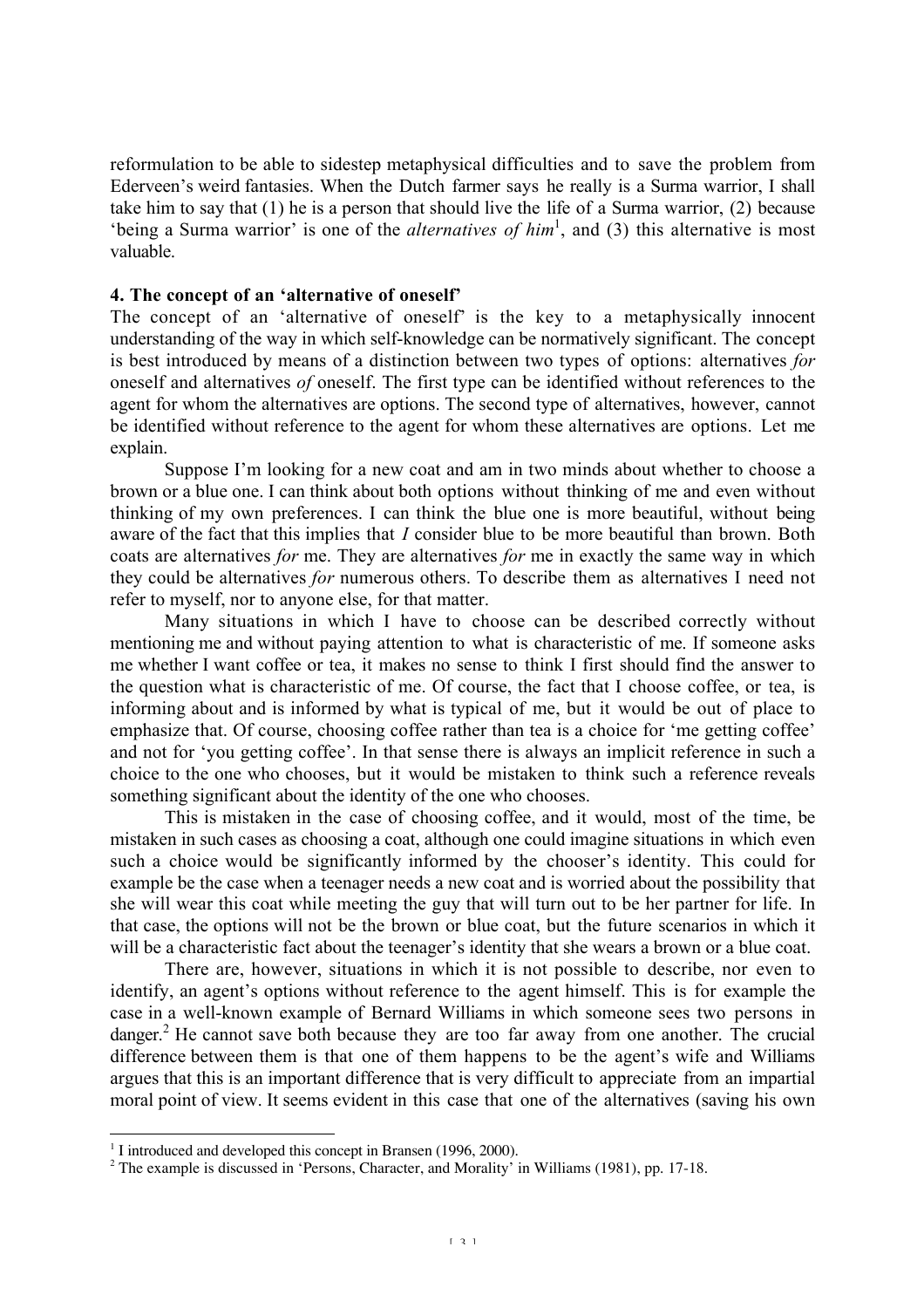wife) is incomparably better than the other one. And we see this once we understand that we *cannot* describe the options this agent has ('I save my wife' or 'I save that stranger') *without* referring to the agent's identity. An impartial redescription ('I save this woman' or 'I save that woman') gives a totally wrong picture of the situation in which this agent finds himself bound to do one thing or another.

Of course, the impartial description could be the right one for another agent, one that has no personal ties to either one of the persons in danger. Such an agent would face alternatives *for* himself, but the man in Williams' example would face alternatives *of* himself, or actually (most likely, at least) merely *one* alternative. The choice this man makes will be informed by and be informative of this man's identity. Actually, the man can do only one thing in this situation, and that is to save his wife. That, after all, would be the only way for this man to continue *his* life. If he would doubt, or save the stranger instead of his wife, we could only understand this as a dramatic attempt to put a stop to *his* life — i.e. we could only understand it by not understanding what reasons this man (*this* man) possibly could have had for what he did.

The concept of an alternative *of* oneself is designed to clarify the strong connections between an agent's identity and the options he faces. And that is why this concept can be usefully applied to the case of the Dutch farmer. For let us concentrate on his ponderings in the mental clinic. He is inclined to believe that he really is a Surma warrior, he has heard about the possibility to undergo a series of trans-cultural plastic surgeries, and has discussed with his counselor the possibilities of moving to a tribe in Zaire once converted. What should he do? He loves his wife and children, he is very frightened by the prospects of such a dramatically new and alien future, yet he is so deeply unhappy with his present life, so totally convinced that it isn't his. What are his options?

Well, it is easy and very tempting to think of them as a number of courses of action open to him. He could stay home with his wife and children. He could go to Zaire. He could change the appearance of his body. But it is crucial, or so I should urge, to take notice of the fact that every such course of action will force him to make changes to the set of properties that could truthfully be said to be properties of him. That is, each option involves an essential reference to part of his identity. Each option is, in fact, an alternative *of* himself, not merely an alternative *for* himself. He cannot describe any of his options without saying something very important about his (moral) identity. Each choice would be a continuation of his life, but in a very specific direction, one that is incompatible with other, but apparently equally crucial parts of his identity. That's what makes it such a difficult choice. Which alternative of himself is most characteristic of him? That's his question.

And precisely because that is his question, it is not possible for the Dutch farmer to describe his situation as if he should make a choice from a set of alternatives *for* himself, alternatives that do not imply a reference to his identity. The brown and the blue coat are in this sense alternatives *for* someone, even if we could recast that choice in terms of a choice between alternatives *of* oneself, as a choice, to put it this way, between 'the blue coat is me all over' and 'the brown coat is me all over'. But the case of the Dutch farmer is different, for it cannot be recast in terms of a choice between alternatives *for* himself. There is no neutral agent X who is offered a choice between living the life of a Dutch farmer or the life of a Surma warrior. No, the issue in this case is that the Dutch-farmer-who-is-a-Surma-warrior is forced to choose between continuing 'his-life-as-a-Dutch-farmer' or continuing 'his-life-as-a-Surmawarrior'. We could almost put it like this, and say that the farmer is living two lives at once for all his life up till now, or is two persons in one, and has reached the point (given the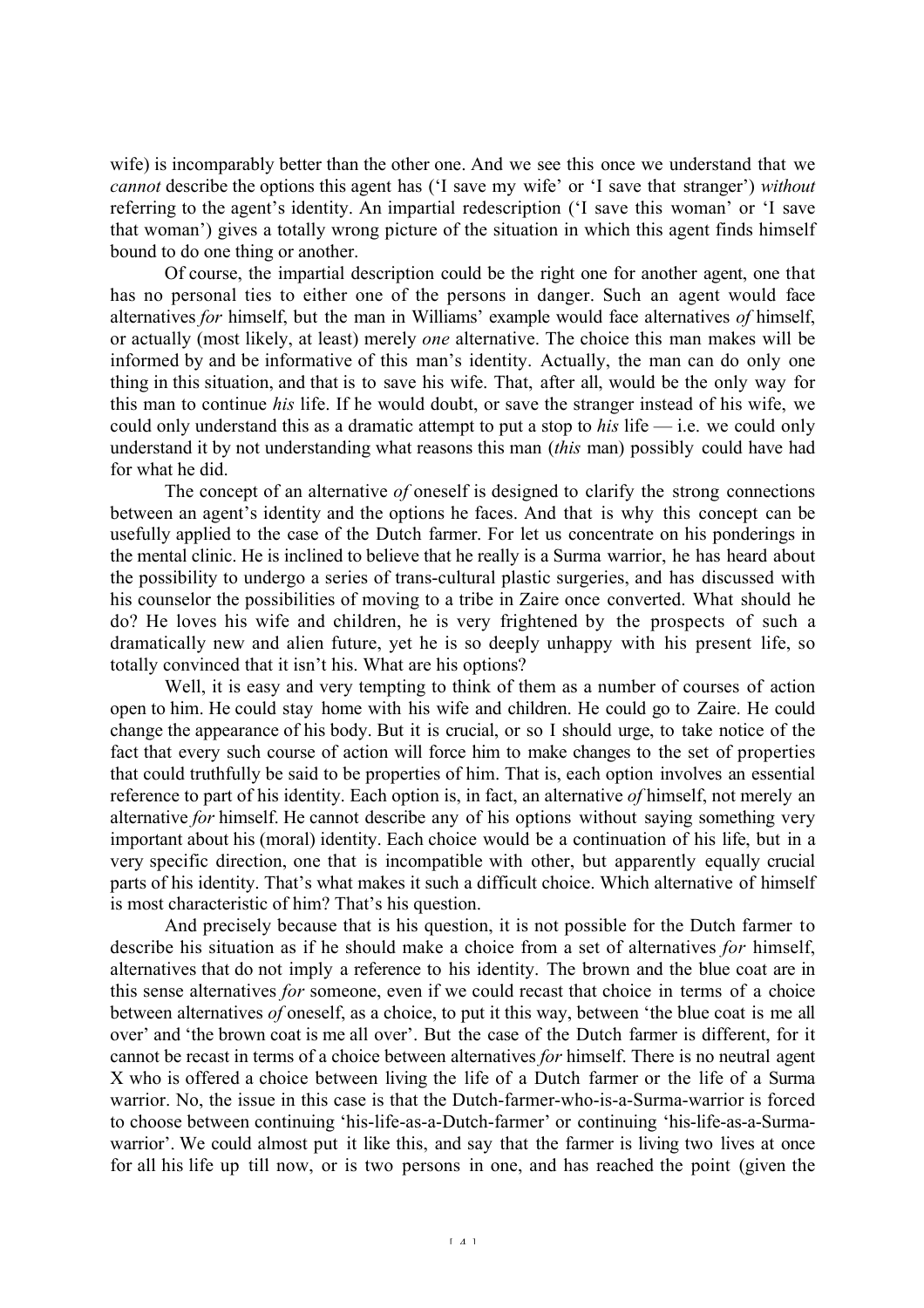knowledge he now has of both alternatives *of* himself) at which it is impossible to do just one thing that could, and would, count as a continuation of both lives. The fact is, as it were, that one of the alternatives *of* himself should be dropped.

This sketch of the Dutch farmer's predicament in terms of alternatives *of* oneself does not imply any metaphysical extravagances. It just implies that we sometimes need reference to an agent's identity in order to be able to describe the options this agent has to choose from. But does the sketch help us solve the Dutch farmer's practical problem? If both options are alternatives *of* himself it seems to be as much true to say this man *really is* a Dutch farmer as it is true to say he *really is* a Surma warrior. If both options are similar in this respect, then how could we make progress in situations like this and conclude that one of these alternatives is most valuable.

## **5. A 'response-dependency' account of the value of alternatives**

I have suggested that we should replace the supposedly factual statement that the Dutch farmer is really a Surma warrior, by the evaluative statement that a particular alternative *of* this man, 'his being a Surma warrior', is most valuable. Although this is an evaluative claim. I should like to save its cognitive character (the fact that the claim expresses how things *are*) without reintroducing metaphysical extravagances. I should like to, because it is characteristic of the entire process the Dutch farmer is going through that he cannot but conclude that he has discovered a normatively significant *fact* about his identity. It is characteristic of his problem that his reasons for action can only come from claims of self-knowledge. It is not so much the case that the Dutch farmer *wants* to be a Surma warrior, but that he just reaches the conclusion that the fact is that he *should* want to be a Surma warrior.

I can account for the cognitive character of these statements about the value of certain alternatives *of* oneself, and can do so in a way that does not imply metaphysical extravagances, by defending a so-called 'response-dependency' theory of moral properties.<sup>3</sup> According to such a theory statements about moral facts are formally identical to statements about secundary qualities. These latter statements clearly are about states of affairs, even though the fact that something *is* 'bitter' or 'fragrant' or 'red' depends upon responses of appropriately equipped subjects. That is, a tomato is red and round, but is so in different ways. The roundness of the tomato is a primary quality. The tomato is round, independent of whatever perceptual relations that could hold between the tomato and possibly perceiving subjects. The redness of the tomato is, however, a matter of the holding of particular perceptual relations between the light reflected by the tomato's surface and the characteristic response of our perceptive faculty. The tomato's redness is a secundary quality, a quality that is essentially relational, a quality that exists just in virtue of the relation between the tomato's surface and our perceptual faculty. This means that it is literally false to say that 'red' is just the name of light with a particular wavelength, and equally false to say that 'red' is just the name for a particular activity of our perceptual faculty. Red is no property of any of the relata, but a property of the way in which both are related.

This does not mean that the redness of the tomato is not an objective reality. The tomato *really is* red, even though this is a complicated affair because the reality of this redness is the result of two objective components: (1) the wavelength of light reflected by the tomato's surface, and (2) the characteristic response of our perceptive faculty. It is

 <sup>3</sup> See e.g. Johnston (1989, 1993), McDowell (1978, 1985), Pettit (1991), Smith (1989).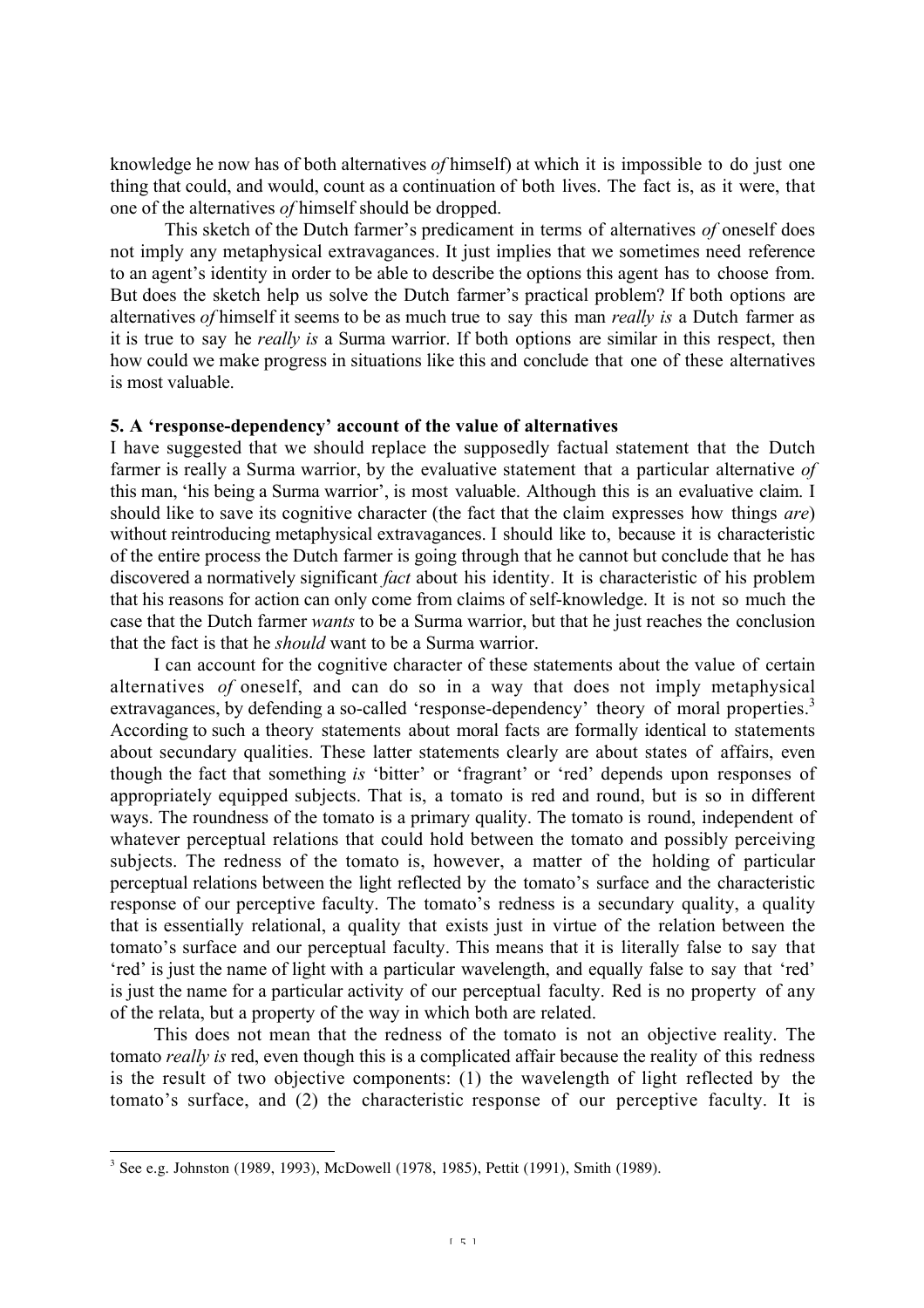characteristic of the response-dependency theory to accept as *a priori* true that in normal circumstances and for normal perceivers these two objective components are conceptually related to one another. That is to say that *if* I am a normal perceiver and am in normal circumstances, *then* I can infer from the fact that I respond in a particular way to some phenomenon (I see, for example, a green tomato) that this phenomenon *is* as it appears to be (i.e. the tomato *is* green). The same is true *vice versa*: *if* I show Jim a red tomato, and know he is a normal perceiver and in normal circumstances, *then* I can infer he will have the experience of seeing a red tomato.

In a similar way we can, according to the response-dependency theory, determine whether a particular state of affairs has moral properties such as 'valuable', 'fair' or 'justified'. The idea is this: *if* I am a normal subject and am in normal circumstances, *then* I can infer from my own characteristic and normatively significant response to a particular state of affairs that this state of affairs *has* the moral properties that belong to my response, just as a tomato *has* the property of being red if I *see* it as red. Thus, if I am a normal subject and am in normal circumstances, and am inclined to believe that bear-baiting is wrong, then I can infer from my own characteristic response that bear-baiting *is* wrong.

Three elements play a role in this analysis of the moral properties of alternatives: (1) the characteristic response of a judging subject; (2) the fact that this subject is confronted with the alternative under normal circumstances; and (3) the fact that the subject is normal. It is important to emphasize that the normatively significant fact (i.e. the fact that some state of affairs *really has* moral properties) is, according to this analysis, not a matter of whether the judging subject has good reasons for her judgement, but simply a matter of the fact that the circumstances and the subject in question are *normal*.

It is evident that the use of, and the emphasis on, the term 'normal' in this analysis of moral properties will raise a lot of good and important questions.<sup>4</sup> I cannot but neglect these questions here, but hope to show in the remainder of this paper how the responsedependency theory makes a clever and at the same time justified use of the ambiguity inherent in the term 'normal'. For on the one hand 'normal' means 'what we are used to', but on the other hand it means 'appropriate' or 'favourable'.

In the case of colour perception we know quite a lot about our eyes and about the relevant features of the circumstances to be able to determine whether 'what we are used to' is also 'appropriate' or 'favourable', or not. We know, for instance, that a colour-blind person is not a normal subject for the detection of colours (his eyes are not appropriate), and this is so irrespective of whether the colour-blind person is used to his own characteristic responses to patches of green and red. We also know that the light of certain streetlamps does not create normal circumstances (this light is not favourable to the detection of colours), and this would be true even for the unlucky person that happens to live his entire life in the light of such streetlamps. This does not, of course, mean that we, who are not colour-blind and make use of the light of the sun, do know for sure that we are *appropriate* subjects in *favourable* circumstances. But we do know that we are *normal* subjects in *normal* circumstances, and as long as we are not troubled by our own characteristic responses, there does not seem to be the need to stress that we use 'normal' here *merely* in the sense of 'what we are used to', and not also in the sense of 'appropriate' or 'favourable'. The idea is, basically, that as long as we are not

 <sup>4</sup> Many of these questions are asked by David Lewis in his (1989). See also Pettit (1999).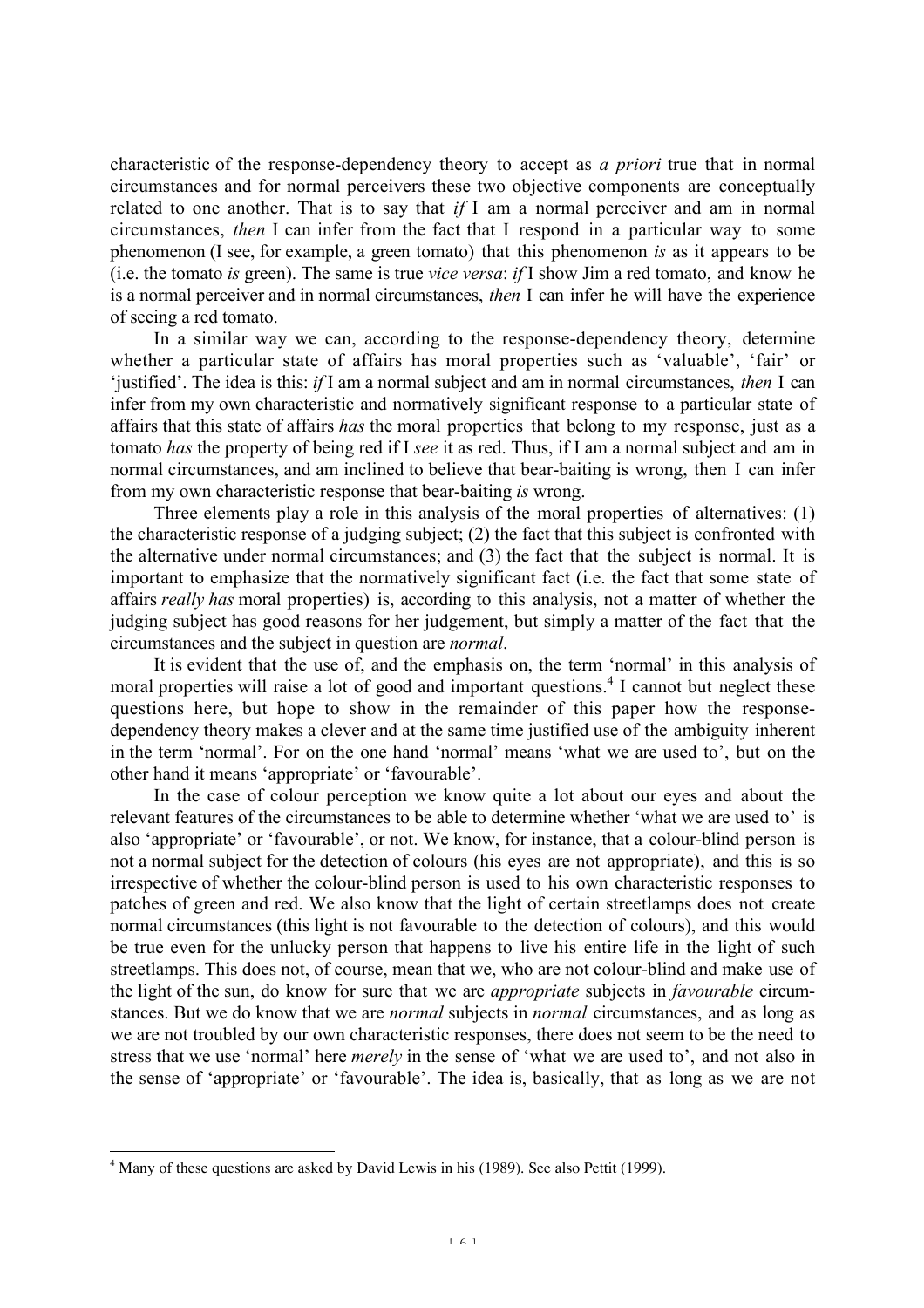explicitly required to reflect on the ambiguity of the term 'normal', there is no need to refrain from assuming both meanings could be applicable.

Two short comments. Firstly, I have indeed suggested that we do know quite a lot about the characteristic responses of our eyes to light of various wavelengths in many different circumstances. And I meant to suggest, by that, that we do not yet know that much about our own characteristic responses to the normatively significant properties of alternatives we face. I can imagine we've only made a first, and very small step into the exploration of the normatively significant features of the universe. It seems much too shortsighted to take for granted that there are clear and definite limits to the acquisition of moral knowledge.<sup>5</sup> Secondly, the use of the ambiguity of the term 'normal' I advocated above ascribes a very crucial role, in the moral domain, to those practical problems that present themselves to us as soon as we are troubled by the responses of ourselves we are used to, i.e. as soon as we feel the need to reflect on the differences and similarities between what we are used to and what is appropriate and/or favourable.

#### **6. Interlude: practical problems and self-knowledge**

Let me recapitulate. All of his life the Dutch farmer is troubled by the responses of himself he is used to. As long as he can remember he is unhappy with himself and with the life he lives. The drums from Zaire stir him up. Bit by bit he comes to the conclusion — in my reformulation — that he can understand his problem at last in terms of having to choose between two alternatives *of* himself. One of these is a deeply unhappy Dutch farmer, the other a Surma warrior who can only be recognized as such when he first undergoes an extended series of trans-cultural plastic surgeries. And little by little the Dutch farmer comes to accept the incredible fact: this second alternative *of* himself, this Surma warrior born into the wrong body is — again in my reformulation — the most valuable alternative *of* himself.

In generating the normatively significant self-knowledge he needs, the Dutch farmer goes through three phases: (1) feeling troubled by what he is used to; (2) understanding his predicament in terms of having to choose between alternatives *of* himself; and (3) determining the most valuable alternative. I should like to suggest that these three phases are characteristic of the ways in which we could cope with a particular kind of problem, namely the kind of problem in which we need self-knowledge to provide us with reasons for action. This is the kind of problem that dominates contemporary life in Western societies. It is the kind of problems addressed in popsongs and advertisements that talk about the need to become yourself, to play your own part, to be true to yourself, and to do your own thing. Of course this is not always and not for everyone a practical problem. But sometimes it is…; and, if my diagnosis is right, this will start with a first phase in which you feel troubled by what you are used to, upon which a second phase follows in which you need to redescribe your problem in terms of alternatives *of* yourself, and this leads to a third phase in which you will have to determine which of these alternatives is most valuable. There is no need to assume that these phases will follow one another neatly, but we will be able to distinguish between them in virtue of the kind of self-knowledge available.

I should like to argue that almost all serious practical problems could be handled in terms of the account suggested here. I don't feel able, however, to do that in this paper. But in

 $<sup>5</sup>$  It is of course problematic to talk about 'our characteristic responses' in the sphere of morality, as if to deny</sup> the value pluralism that is currently so characteristic of the moral domain. But on the other hand it seems to me just as problematic to deny the possibility of characteristic responses in the sphere of morality.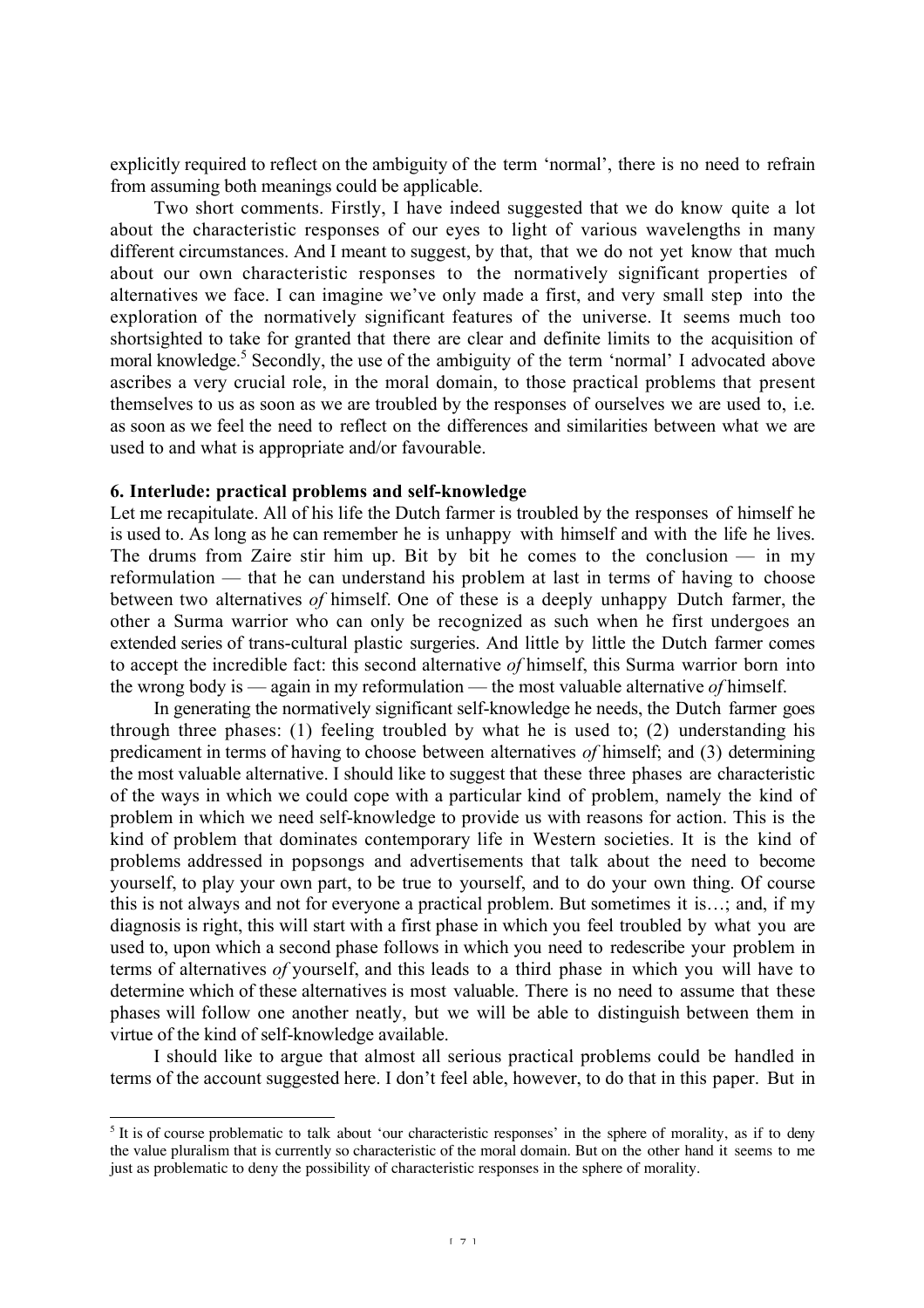order to safeguard my proposal from an uncharitable attempt to dismiss the case of the Dutch farmer as nothing but a postmodern fantasy, I shall present two sketchy reformulations of problems everyone knows and will be inclined to take seriously.

Suppose you're 38 and very happy with your new boyfriend. For the first time in your life you've met a man you want to be the father of your children. You are in heaven when you discover you are pregnant, but the fairy tale is ruined by the midwife who informs you about the possbility (the need?) of prenatal diagnosis. What to do? Here is my reformulation: (1) understand that you're troubled by what you are used to (the felt joy of becoming a mother, the habit of listening to medical professionals); (2) reformulate your predicament in terms of alternatives *of* yourself (having to choose to become a well-informed mother of a child with Down's syndrom, or an intended victim of abortion, or a self-selected ignorant, worrying pregnant woman, etc.); (3) find your way out of this problem by determining which alternative *of* yourself is most valuable. Of course, I'm not saying that this reformulation will lead to a general solution to problems like this, but it will help you focus on what is of importance: the things you are used to that cause trouble, the better descriptions of the alternatives *of* yourself, your characteristic and normal responses to the normatively significant properties of these alternatives *of* yourself.

Or suppose your son has committed a crime and hides from the police in your attic. Suppose the police arrested an innocent man who is very likely to be sentenced to many years in jail due to the public pressure on the police to convict someone. Of course you should turn in your son, but could a mother be asked to do such a thing? In my terms this would become: (1) understand that you're troubled by what you're used to (protecting your children *and* being a decent citizen); reformulate your problem in terms of alternatives *of* yourself (the mother who turned in her son, the accessory, the woman who condemned an innocent man, etc.); (3) find your way out of this problem by determining which alternative *of* yourself is most valuable. Again, such a reformulation does not produce general solutions to problems like this: weighing alternatives *of* oneself is too much of a particularistic undertaking for that.

In the remainder of this article I shall discuss the three levels of self-knowledge involved in the kind of reformulation of our practical problems I'm endorsing.

#### **7. Being troubled by what you're used to**

I argue that people should try to reformulate their practical problems in terms of a friction between alternatives of themselves. But how could people track down these alternatives of themselves? And what makes an alternative an alternative *of* some particular person? Ederveen's Dutch farmer was very deeply touched by the sound of African drums. But how on earth could we believe that these drums led him to discover an alternative *of* himself — an alternative that, according to my account of the concept, can only be identified by means of referring to the identity of a person we're only acquianted with as being a Dutch farmer? What kind of individuating reference could that be? It seems the man either is or is not a Dutch farmer. And if he is, he simply cannot be a Surma warrior, which would imply that it would be meaningless to say we cannot identify this 'Surma warrior'-alternative without referring to this man's identity.

If things like this could be possible, what about a fancy story of a man who was very deeply hit by a statue of Napoleon, and who came to believe that the incredible fact must be true: Napoleon is one of the alternatives *of* him? Do I really wish to argue that we have to take such bizarre fantasies seriously? Which account of personal identity could be compatible with this idea of there being alternatives *of* oneself?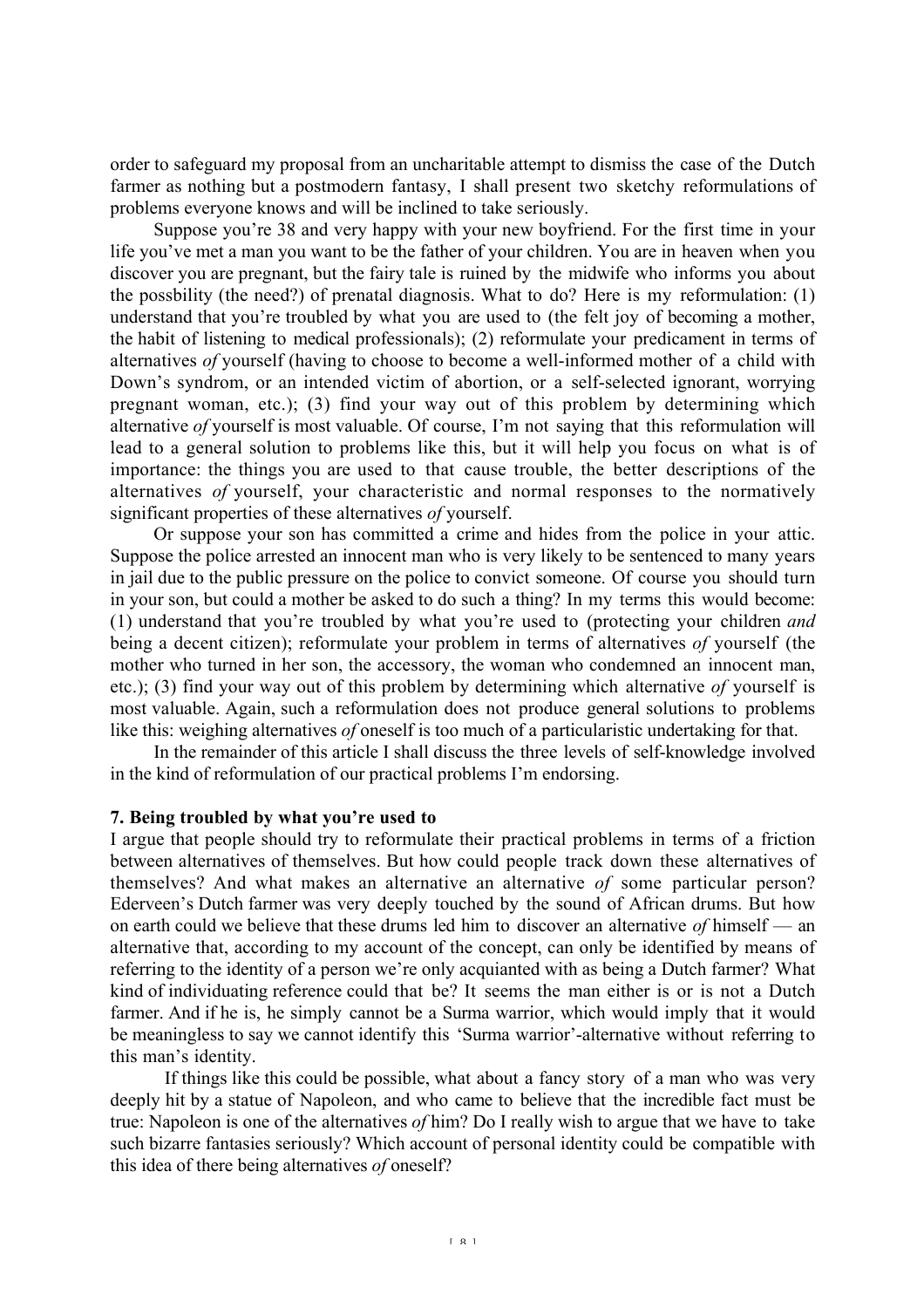This last question is important, but too big to be dealt with in this article. Here I shall just assume that it makes sense to say that an alternative is an alternative *of* the person who considers it if the person needs this alternative to be able to understand the problem he faces. The idea is that practical problems arise within a situation in which you're troubled by what you're used to. And what you're used to is characteristic of, and characterised by, your identity.

In the case of the Dutch farmer this means the following. As long as he lives the Dutch farmer is troubled by what he is used to. He is used to his body; yet he feels uncomfortably alienated from it (it is so strangly white, he discovers). He is used to his overalls, and the flat countryside; yet it bothers him that his overalls cover his entire body, and he abhors the lack of shelter in the polder landscape. Etc. After the discovery of the other alternative of himself he gets troubled by what he is used to as well. After all, he is used to the smooth and ritmic movements incited by the sound of these drums; yet he feels uncomfortable in dancing like this. And he is used to his skirt of leaves, yet he is very much ashamed of his nudity. Etc.

The hope is that the Dutch farmer could acquire a first kind of self-knowledge by recognizing a pattern in the list of all the things he is used to but feels troubled by as well. That's why he first needs a complete and detailed list of all the things he considers to be normal, even though they cause psychic discomfort as well. The hope is that there will be a pattern in this list, a pattern that could be explained by the discovery of a couple of (incompatible) alternatives *of* himself. And the suggestion is that such an explanation would be forthcoming because the reality of these incompatible alternatives cause this pattern in the first place. The idea in short is that investigating this list of troubling though normal features of one's life allows for an 'inference to the best explanation'.6 The apparently incoherent set of feelings that are related to what someone is used to and what he is troubled by, could suddenly appear to be well-ordered and organised around two incompatible alternatives of himself. The discovery of the Surma warrior as an alternative *of* the Dutch farmer, incredible though it is, finally helps him to succeed in understanding himself and his predicament.

## **8. Discerning alternatives** *of* **oneself**

The model of normatively significant self-knowledge I'm discussing here allows for much creativity in the process of discerning alternatives *of* oneself.7 This creativity (fuelled by an agent's imagination and his knowledge of the available social, cultural, historical, theoretical, and narrative resources) is similar to the creativity used in science to formulate hypotheses. I would favour an account of alternatives *of* oneself as the referents of hypotheses statements that derive their plausibility from the impact they have on the intelligibility of the patterns that exist in the set of normal things we're used to but are troubled by as well. The creativity needed to design/discover/recognize alternatives *of* oneself does not at all allow for arbitrariness (at least not for an arbitrariness that exceeds the arbitrariness we find in respectable forms of science). The domain of self-knowledge is an ordinary epistemological domain in which 'anything goes' is not the rule. The aim of the undertaking is to respect

<sup>&</sup>lt;sup>6</sup> Charles Taylor has borrowed this notion from the philosophy of science to improve our understanding of the moral landscape. See Taylor (1989).

 $<sup>7</sup>$  However, I don't think Napoleon could have figured in the Dutch farmer's story for two reasons. First there is</sup> the complication of the enormous time gap between the dates related to the life of the Dutch farmer and that of Napoleon. But, more importantly, is the particularity of Napoleon as a distinct person himself. The very idea of an alternative *of* oneself implies that the alternative *is* the very same person the alternative is an alternative to.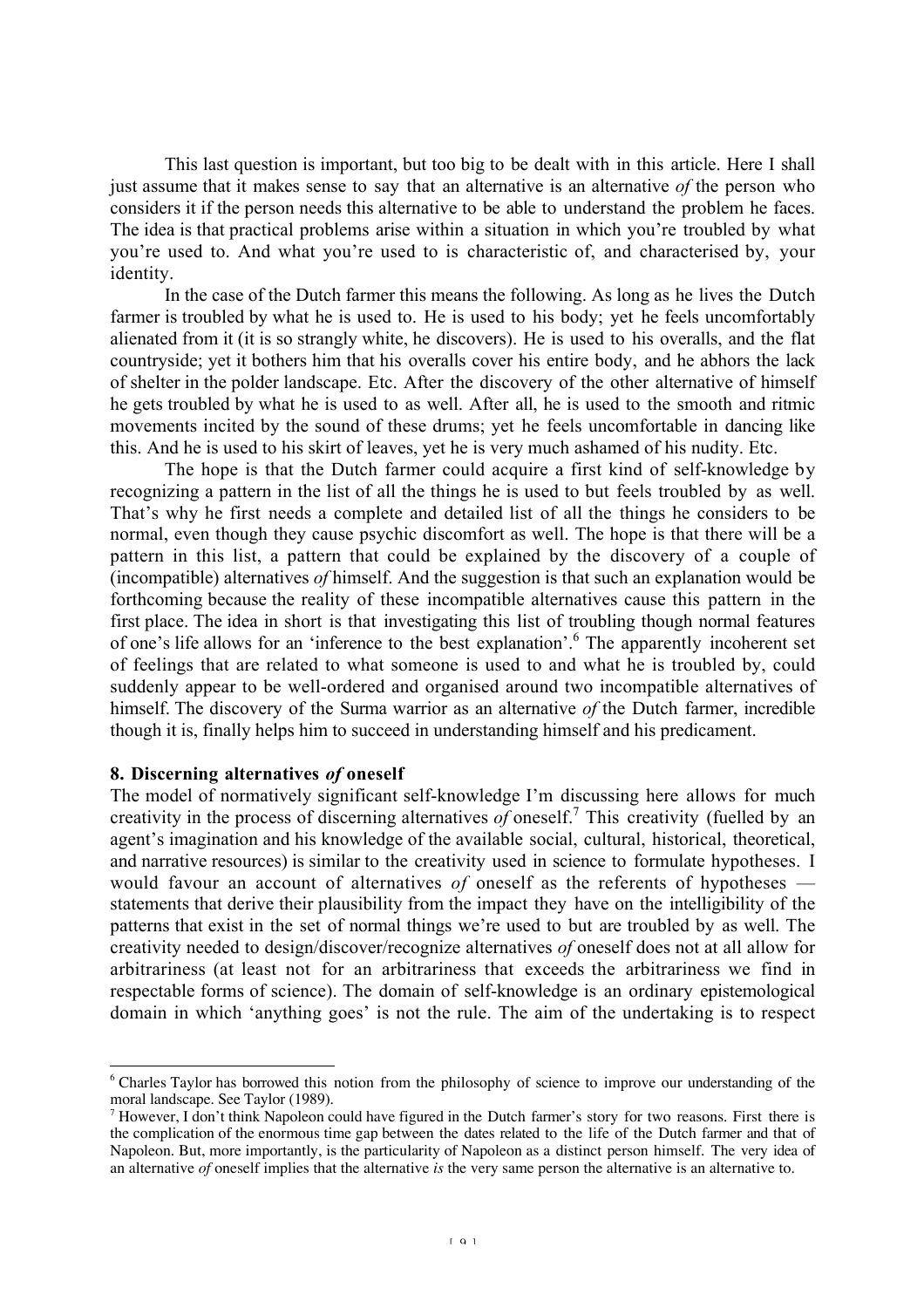epistemic servility<sup>8</sup> — one really wants to discover alternatives *of* oneself, and one really wants to be guided by what is the case. And what is the case, is that you're troubled, in complex and even incoherent ways, by what you're used to. To understand why this is so, and how this could be so, is the aim of the second phase of self-knowledge. I might put it as follows: it is in virtue of its tremendous explanatory power that the Dutch farmer comes to accept that this incredible fact must be true: a Surma warrior is one of the most prominent alternatives *of* himself.

## **9. Determining the best alternative of oneself**

There is one last form of self-knowledge the Dutch farmer needs to acquire in order to be able to know what would be the best thing to do. After all, it is one thing to know which alternatives *of* himself allow a person to explain the pattern exhibited by the set of normal things that trouble him, but quite another thing, knowing this, to be able to find a way out he can wholeheartedly agree with. The Dutch farmer is confronted with *two* alternatives of himself, and it is implausible to assume that one of these immediately and obviously appears to be the most valuable one. The emotional costs, among other things, that come with choosing to live the life of the Surma warrior are, for example, extremely high.

It is conceivable (and sometimes actual) that the required forms of self-knowledge all come at once. There are people who suddenly recognize, after years of misery, two alternatives of themselves — one of them deeply unhappy and married, the other one divorced and about to start again — and who immediately understand, in this very act of recognition, that the second alternative is obviously the better one. This seems to happen; it is apparently quite easy completely to overlook a real alternative of oneself in the habit of accepting that sadness is a part of ordinary life.

The third phase of self-knowledge suggested by my reformulation of certain practical problems is evaluative self-knowledge, i.e. knowledge of the normatively significant properties of the alternatives of oneself a deliberating subject in doubt is confronted with. It is the kind of knowledge the response-depedency account of moral properties is about. It is the kind of knowledge present in the characteristic response of a normal subject in normal circumstances who is confronted with an object that has normatively significant properties.

An important assumption here is that alternatives of oneself always have normatively significant properties, and accordingly — for connected in an *a priori* way — that subjects always have normatively significant responses to such alternatives. This is not a gratuitious assumption, but it appears to me as plausible as the assumption that the surface of objects always have a colour, and accordingly — for connected in an *a priori* way — that subjects always have a colour experience when they perceive the surface of objects. That's just the way the world is: we cannot imagine what it could possibly be like for the surface of, say, a tomato not to be coloured at all. And according to the response-dependency theory of moral properties the same is true in the domain of normatively significant properties. That is just the way the world is: we cannot imagine what it could possibly be like for an alternative *of* oneself not to have any normatively significant properties at all, and accordingly — for connected in an *a priori* way — we cannot imagine what it could possibly be like to face an alternative of oneself and not to have a normatively significant response.

 $\overline{a}$ <sup>8</sup> The notion is used by Pettit (1993).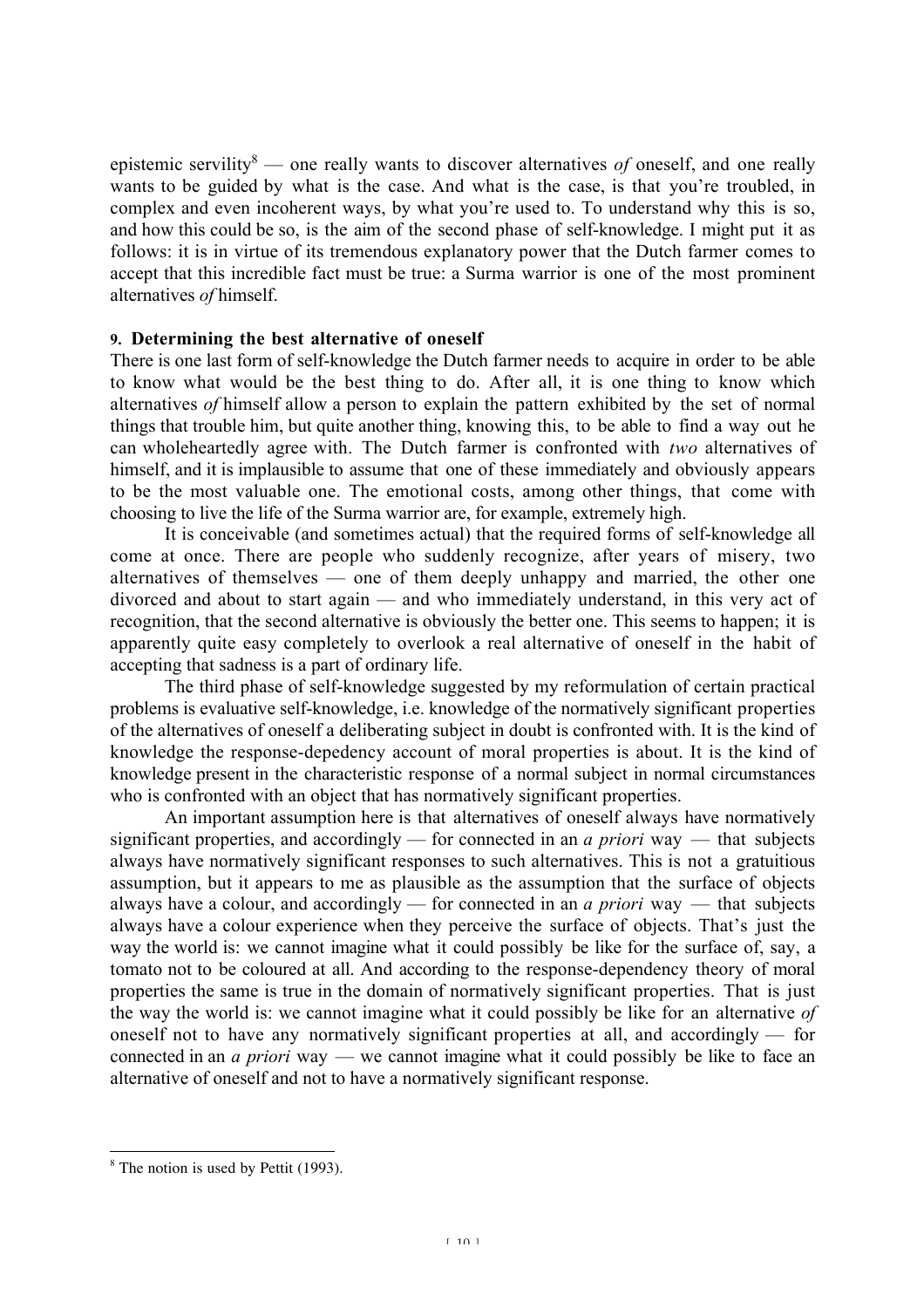The problem of the Dutch farmer, however, is not a matter of the absence of normatively significant responses to the alternatives of himself. Quite the contrary: there are *too much* and on top of that *conflicting* responses. The Dutch farmer is so tired of having to live his life on the farm in the polder; yet he would very much prefer to stay with his wife and children. But then again, he feels so incredibly at home with the Surma, even though he is very afraid of having to undergo trans-cultural surgery, etc.

According to the response-dependency account of moral properties a situation in which there are such conflicting responses is a situation in which the subjects involved are not normal and/or the circumstances involved are not normal. This gives the Dutch farmer something to pay attention to. He should start looking for those aspects of his own subjective involvement that make him not an appropriate subject for the detection of the right normatively significant properties. And he should also start looking for those aspects of his circumstances that make them unfavourable to the detection of the right normatively significant properties. There is no general recipe for these investigations. No doubt he will have to talk and talk, but also engage in quiet contemplation, use his creative imagination, but also be sensitive to his innermost feelings.

It is unlikely — as unlikely as in cases of scientific knowledge of, for example, black holes — that the Dutch farmer will reach a state of absolute certainty. But much less than that could be sufficient, even in the domain of normative significance. For suppose someone defends the view that bear-baiting is in particular cases the best thing to do. Confronted with such a claim I would feel perfectly confident to maintain that either this person is inappropriate to detect the normatively significant properties of bear-baiting, or is thinking about the phenomenon in unfavourable circumstances, or both. I shall just assume, in such a case, that there will be interfering elements and that I will be able to discover them if only I shall have enough time to continue my search. This assumption is of course not based on indubitable certainty, but it shows the confidence that belongs to the peace of mind with which we sometimes accept the consequences of a conviction.

It is this peace of mind that is characteristic of the third phase of self-knowledge. It is the peace of mind characteristic of the Dutch farmer who accepts the incredible fact that *deep down* he *really is* a Surma warrior. Or, in the terminology introduced and defended in this paper: it is the peace of mind that comes with determining the most valuable alternative *of* oneself.

#### **References**

- Bransen, J., "Identification and the Idea of an Alternative of Oneself", *European Journal of Philosophy*, Vol. 4(1) (1996), pp. 1-16.
- Bransen, J., "Alternatives of Oneself. Recasting some of Our Practical Problems", *Philosophy and Phenomenological Research*, Vol. 60(2) (2000),pp. 381-400.
- Johnston, M., "Dispositional Theories of Value", *Proceedings of the Aristotelian Society,* Supp. Vol. 62 (1989), pp. 139-174.
- Johnston, M., "Objectivity Refigured: Pragmatism Without Verificationism", in J. Haldane & C. Wright (eds.), *Reality, Representation, and Projection*. Oxford: Oxford University Press, 1993, pp. 85-130.
- Lewis, D., "Dispositional Theories of Value", *Proceedings of the Aristotelian Society,* Supp. Vol. 62 (1989), pp. 113-137.